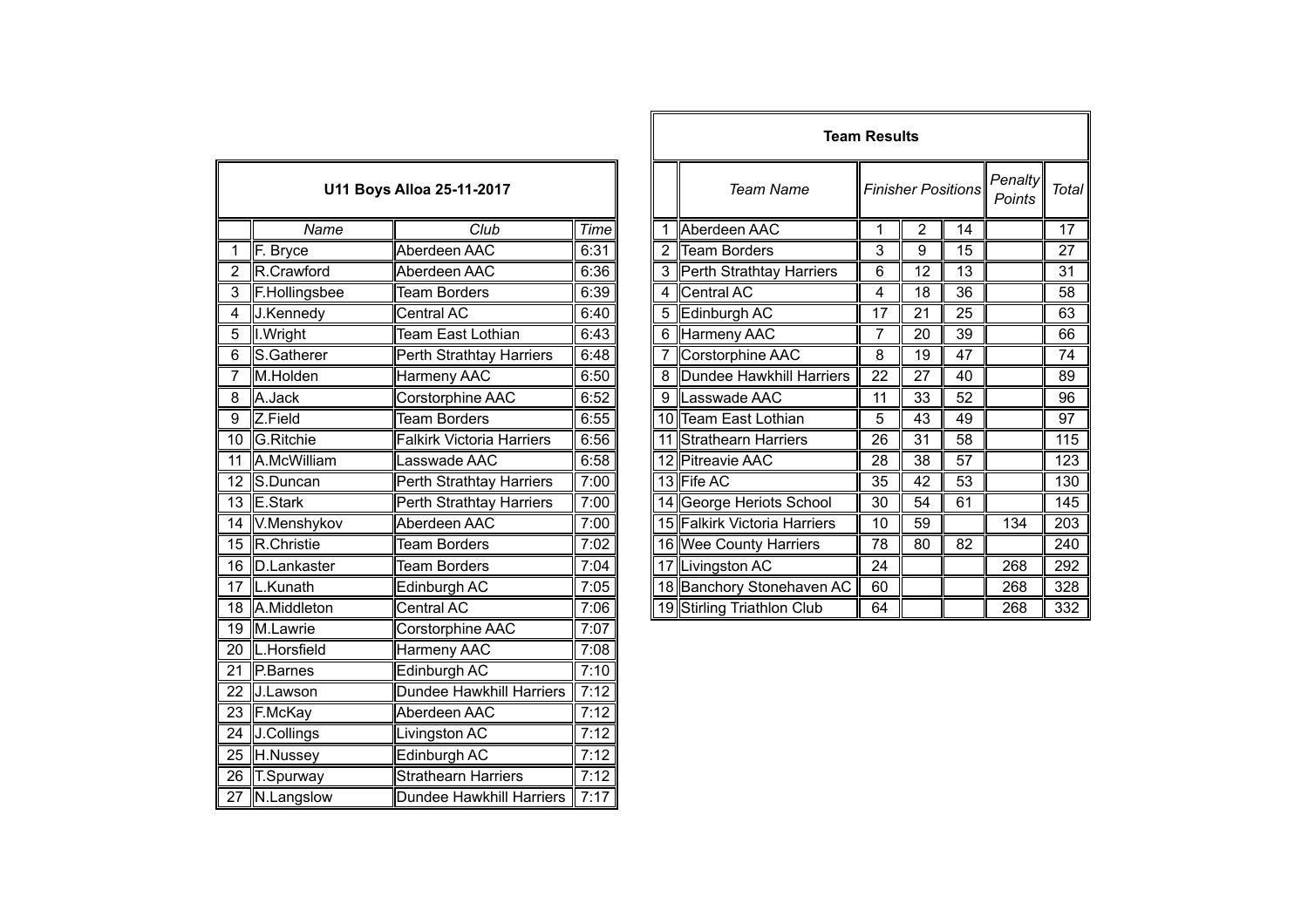| 28              | H.Mackie             | <b>Pitreavie AAC</b>             | 7:17 |
|-----------------|----------------------|----------------------------------|------|
| $\overline{29}$ | M.Pillai             | Aberdeen AAC                     | 7:17 |
| $\overline{30}$ | D.Ivory              | George Heriots School            | 7:17 |
| 31              | <b>H.Russell</b>     | <b>Strathearn Harriers</b>       | 7:20 |
| 32              | J.Duncan             | Edinburgh AC                     | 7:20 |
| 33              | R.Stobie             | Lasswade AAC                     | 7:20 |
| 34              | K.Keen               | <b>Team Borders</b>              | 7:22 |
| 35              | M.Pennachio Torres   | Fife AC                          | 7:23 |
| $\overline{36}$ | O. Arkotxa           | Central AC                       | 7:24 |
| $\overline{37}$ | C.Carlyle            | <b>Team Borders</b>              | 7:24 |
| 38              | A.Greig              | <b>Pitreavie AAC</b>             | 7:00 |
| 39              | D.Alexander          | Harmeny AAC                      | 7:27 |
| 40              | R.Ferrier            | <b>Dundee Hawkhill Harriers</b>  | 7:31 |
| $\overline{41}$ | F.Lawson             | <b>Dundee Hawkhill Harriers</b>  | 7:31 |
| 42              | A.Suttie             | <b>Fife AC</b>                   | 7:31 |
| 43              | C.Lupton             | <b>Team East Lothian</b>         | 7:31 |
| $\overline{44}$ | G.Lidstone           | Perth Strathtay Harriers         | 7:35 |
| 45              | A.Newey              | <b>Dundee Hawkhill Harriers</b>  | 7:36 |
| 46              | H.Singer             | <b>Dundee Hawkhill Harriers</b>  | 7:36 |
| 47              | C.Rose               | Corstorphine AAC                 | 7:40 |
| $\overline{48}$ | <b>B.Eyton-Jones</b> | <b>Corstorphine AAC</b>          | 7:40 |
| 49              | F.Lupton             | Team East Lothian                | 7:45 |
| 50              | J.Lawrie             | Corstorphine AAC                 | 7:45 |
| 51              | H.Lawrie             | Corstorphine AAC                 | 7:45 |
| $\overline{52}$ | H.Miller             | Lasswade AAC                     | 7:45 |
| 53              | S.Jaffray            | Fife AC                          | 7:45 |
| 54              | T.Milno              | George Heriots School            | 7:45 |
| 55              | K.Hardie             | <b>Harmeny AAC</b>               | 7:50 |
| $\overline{56}$ | L.Andrews            | Corstorphine AAC                 | 7:50 |
| 57              | O.Wishart            | <b>Pitreavie AAC</b>             | 7:50 |
| 58              | J.Dale               | <b>Strathearn Harriers</b>       | 7:50 |
| 59              | J.Bull               | <b>Falkirk Victoria Harriers</b> | 7:50 |
| $\overline{60}$ | L.McLeod             | Banchory Stonehaven AC           | 7:53 |